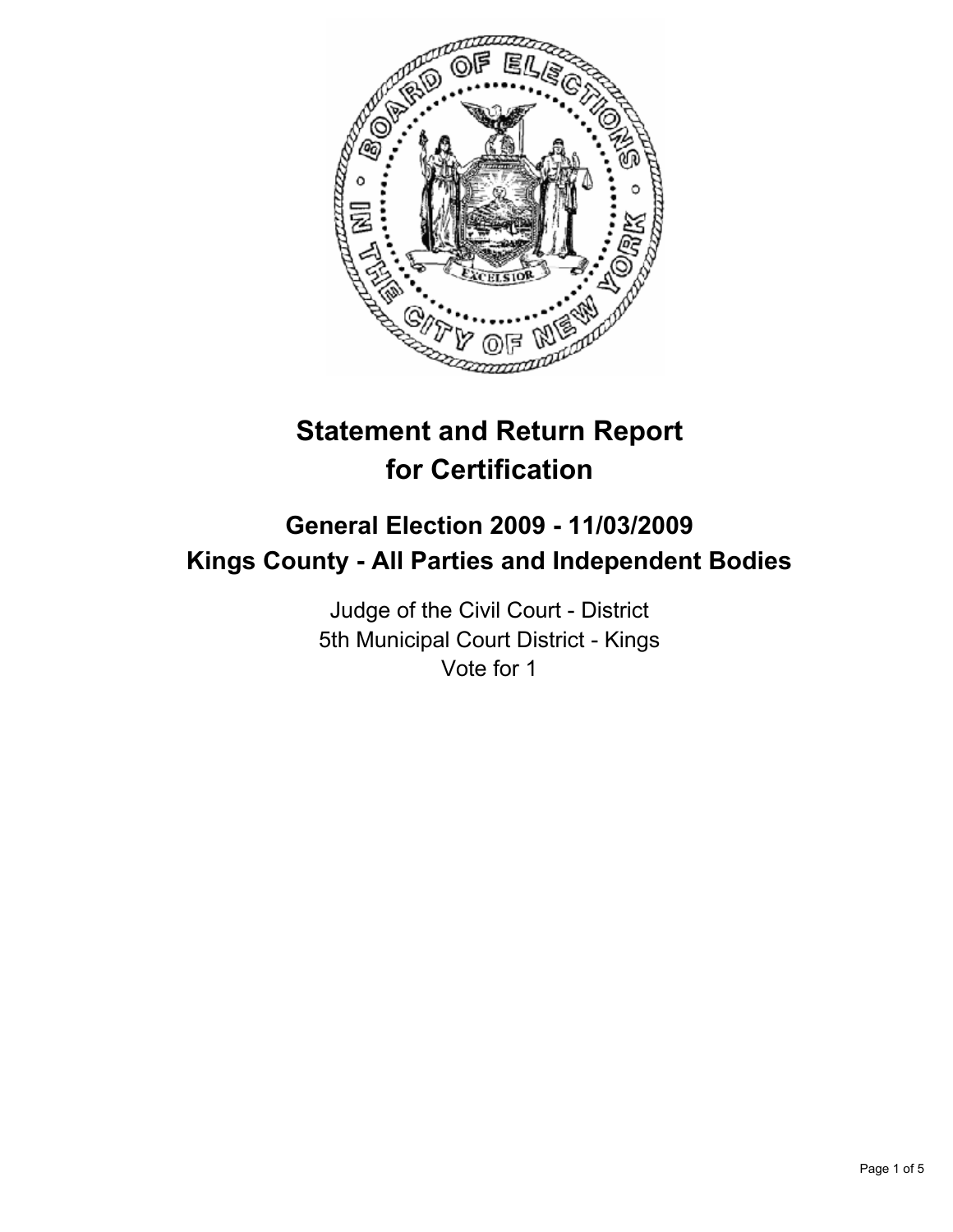

## **Assembly District 44**

| PUBLIC COUNTER                   | 9,654  |
|----------------------------------|--------|
| <b>EMERGENCY</b>                 | 65     |
| ABSENTEE/MILITARY                | 160    |
| <b>AFFIDAVIT</b>                 | 138    |
| <b>Total Ballots</b>             | 10,017 |
| RACHEL AMY ADAMS (DEMOCRATIC)    | 4,846  |
| PHILIP J SMALLMAN (REPUBLICAN)   | 1,591  |
| PHILIP J SMALLMAN (CONSERVATIVE) | 352    |
| <b>Total Votes</b>               | 6,789  |
| Unrecorded                       | 3.228  |

## **Assembly District 46**

| <b>PUBLIC COUNTER</b>            | 6,514 |
|----------------------------------|-------|
| <b>EMERGENCY</b>                 | 32    |
| ABSENTEE/MILITARY                | 184   |
| AFFIDAVIT                        | 81    |
| <b>Total Ballots</b>             | 6,811 |
| RACHEL AMY ADAMS (DEMOCRATIC)    | 2,603 |
| PHILIP J SMALLMAN (REPUBLICAN)   | 1,970 |
| PHILIP J SMALLMAN (CONSERVATIVE) | 441   |
| <b>Total Votes</b>               | 5,014 |
| Unrecorded                       | 1.797 |

#### **Assembly District 47**

| <b>PUBLIC COUNTER</b>            | 6,451 |
|----------------------------------|-------|
| <b>EMERGENCY</b>                 | 133   |
| ABSENTEE/MILITARY                | 197   |
| <b>AFFIDAVIT</b>                 | 66    |
| <b>Total Ballots</b>             | 6,847 |
| RACHEL AMY ADAMS (DEMOCRATIC)    | 2,277 |
| PHILIP J SMALLMAN (REPUBLICAN)   | 1,693 |
| PHILIP J SMALLMAN (CONSERVATIVE) | 264   |
| GIACOMO GROSSO (WRITE-IN)        |       |
| SPONGE BOB (WRITE-IN)            |       |
| <b>Total Votes</b>               | 4,236 |
| Unrecorded                       | 2.611 |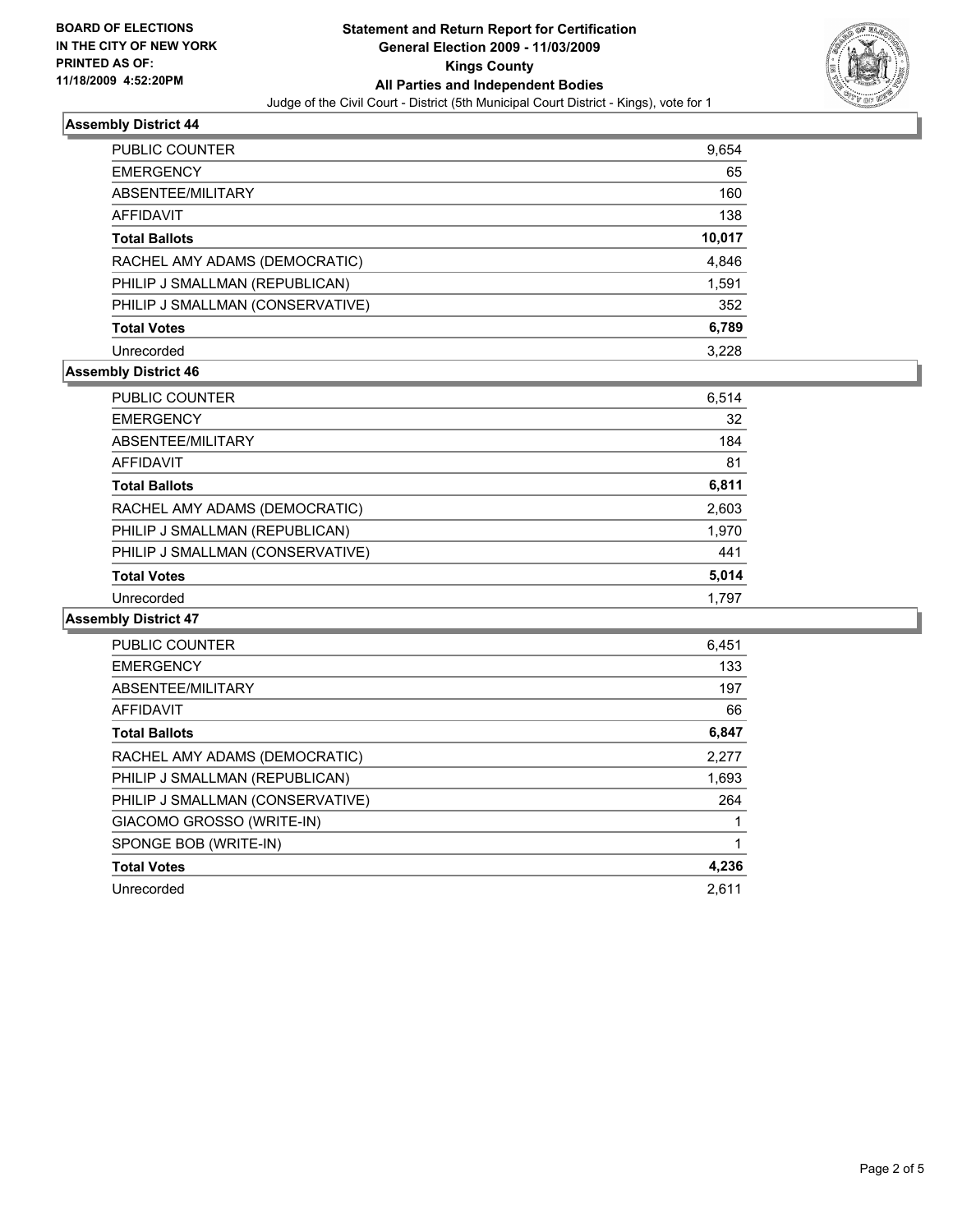

#### **Assembly District 48**

| <b>PUBLIC COUNTER</b>            | 14,808 |
|----------------------------------|--------|
| <b>EMERGENCY</b>                 | 426    |
| ABSENTEE/MILITARY                | 183    |
| AFFIDAVIT                        | 173    |
| <b>Total Ballots</b>             | 15,590 |
| RACHEL AMY ADAMS (DEMOCRATIC)    | 4,063  |
| PHILIP J SMALLMAN (REPUBLICAN)   | 3,867  |
| PHILIP J SMALLMAN (CONSERVATIVE) | 950    |
| <b>GLENN BECK (WRITE-IN)</b>     |        |
| LEOPOLD MARGOLIES (WRITE-IN)     |        |
| <b>Total Votes</b>               | 8,882  |
| Unrecorded                       | 6.708  |

**Assembly District 49**

| PUBLIC COUNTER                   | 12,854 |
|----------------------------------|--------|
| <b>EMERGENCY</b>                 | 23     |
| ABSENTEE/MILITARY                | 248    |
| <b>AFFIDAVIT</b>                 | 157    |
| <b>Total Ballots</b>             | 13,282 |
| RACHEL AMY ADAMS (DEMOCRATIC)    | 4,311  |
| PHILIP J SMALLMAN (REPUBLICAN)   | 3,429  |
| PHILIP J SMALLMAN (CONSERVATIVE) | 608    |
| <b>Total Votes</b>               | 8,348  |
| Unrecorded                       | 4,934  |

**Assembly District 51**

| <b>PUBLIC COUNTER</b>            | 8,945 |
|----------------------------------|-------|
| <b>EMERGENCY</b>                 | 35    |
| ABSENTEE/MILITARY                | 120   |
| <b>AFFIDAVIT</b>                 | 119   |
| <b>Total Ballots</b>             | 9.219 |
| RACHEL AMY ADAMS (DEMOCRATIC)    | 4,503 |
| PHILIP J SMALLMAN (REPUBLICAN)   | 1,223 |
| PHILIP J SMALLMAN (CONSERVATIVE) | 225   |
| <b>Total Votes</b>               | 5,951 |
| Unrecorded                       | 3.268 |

#### **Assembly District 52**

| PUBLIC COUNTER                   | 522 |
|----------------------------------|-----|
| <b>EMERGENCY</b>                 | 0   |
| ABSENTEE/MILITARY                | 7   |
| <b>AFFIDAVIT</b>                 |     |
| <b>Total Ballots</b>             | 536 |
| RACHEL AMY ADAMS (DEMOCRATIC)    | 375 |
| PHILIP J SMALLMAN (REPUBLICAN)   | 48  |
| PHILIP J SMALLMAN (CONSERVATIVE) | 13  |
| <b>Total Votes</b>               | 436 |
| Unrecorded                       | 100 |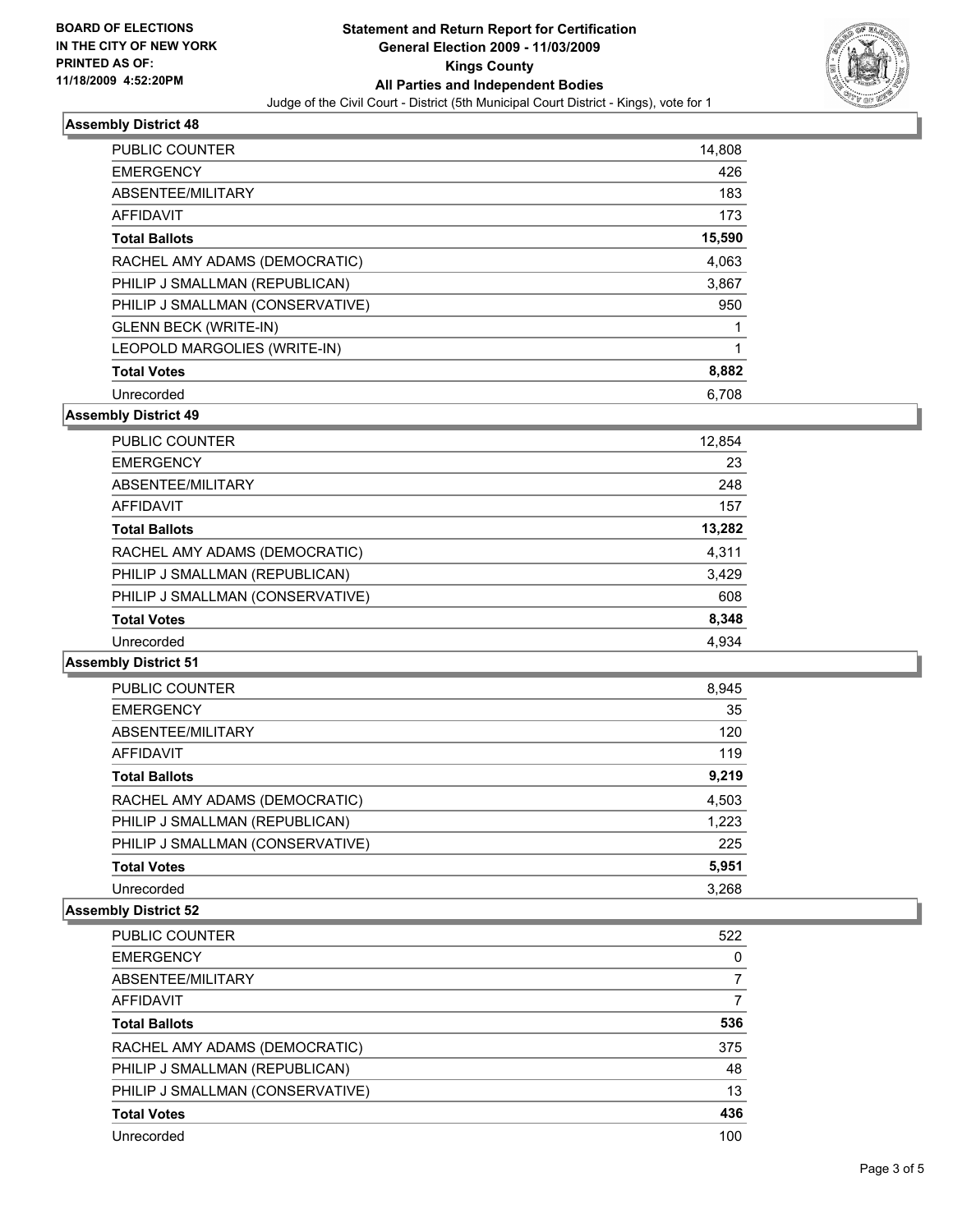

## **Assembly District 60**

| PUBLIC COUNTER                   | 8,018 |
|----------------------------------|-------|
| <b>EMERGENCY</b>                 | 124   |
| ABSENTEE/MILITARY                | 164   |
| AFFIDAVIT                        | 88    |
| <b>Total Ballots</b>             | 8,394 |
| RACHEL AMY ADAMS (DEMOCRATIC)    | 3,422 |
| PHILIP J SMALLMAN (REPUBLICAN)   | 2,423 |
| PHILIP J SMALLMAN (CONSERVATIVE) | 512   |
| DAVID YASSKY (WRITE-IN)          |       |
| <b>Total Votes</b>               | 6,358 |
| Unrecorded                       | 2.036 |